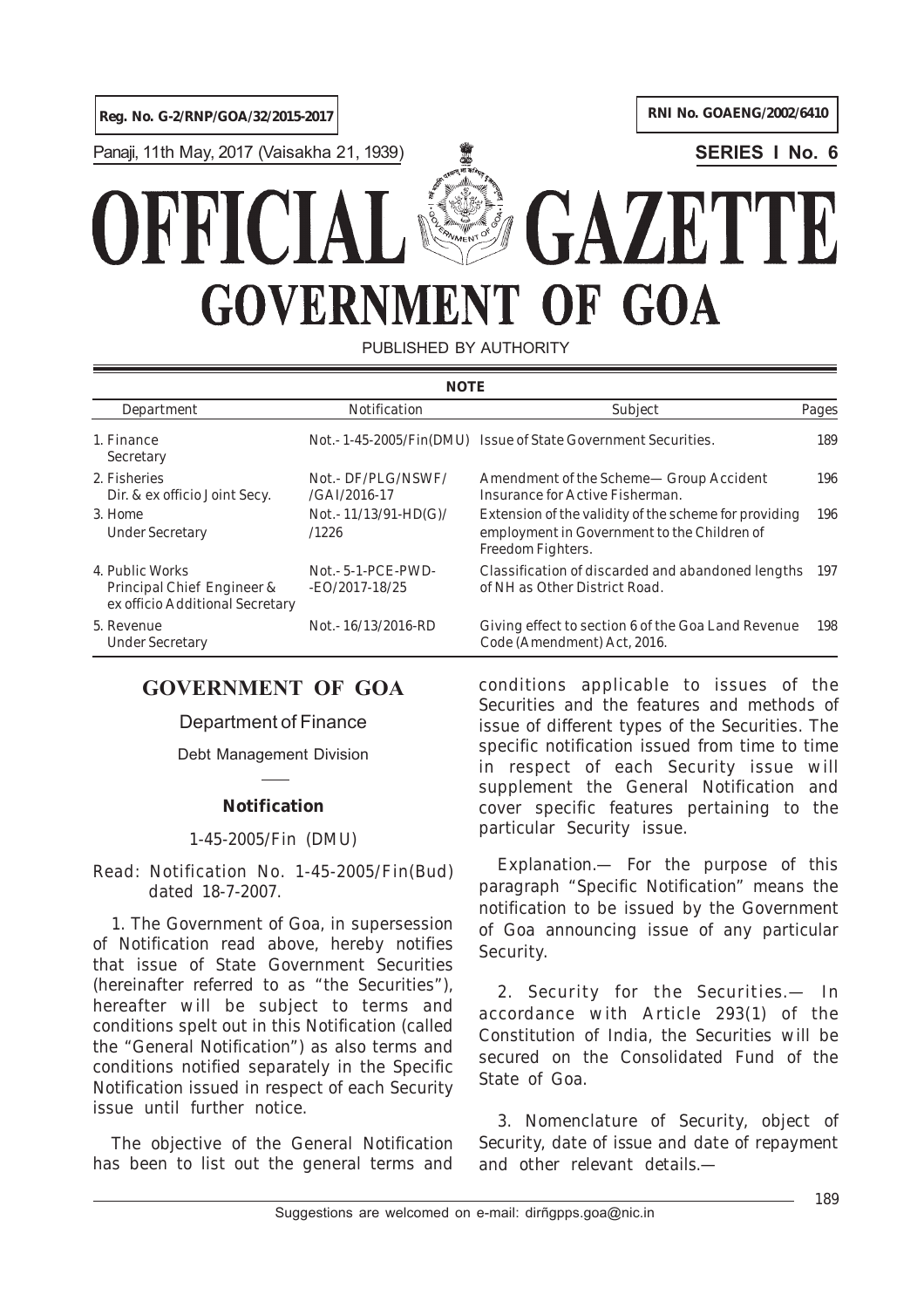The nomenclature of the security offered for subscription, tenure of the security, object of security, date of issue, date of repayment and other relevant details depending upon the mode of issue and whether any conversion offer is made will be specified in the Specific Notification issued from time to time.

4. *General terms and conditions applicable to the Securities*.— The general terms and conditions applicable to all issues of securities will be as under:

4.1 *Eligibility for Investment*.— Investment in the Securities may be made by any person including firms, companies, corporate bodies, institutions, provident funds and trusts. Non-Resident Indians (NRIs, viz., person resident outside India who is a citizen of India or is a person of Indian origin) and Foreign Institutional Investors (FIIs) registered with Securities and Exchange Board of India (SEBI) and approved by Reserve Bank of India, are also eligible to invest in the Securities. However, investment by a person resident outside India (whether a citizen of India or not), or a person who is not a citizen of India but is resident in India or a Company which is not incorporated under any law in force in India or any branch of such Company, shall be subject to the provisions of the Foreign Exchange Regulation Act, 1973 or the Foreign Exchange Management Act, 1999 and rules and regulations issued thereunder in addition to the other provisions of laws applicable to the Securities as per the terms as stipulated hereinafter.

4.2 *Minimum Subscription*.— Securities will be issued for a minimum amount of Rs. 10,000/- (Face Value) and in multiples of Rs. 10,000/- thereafter.

4.3 *Procedure for Application*.— Offers for purchase of Securities shall be submitted by interested person in the form of application (including electronic form) as specified by Reserve Bank of India from time to time. FIIs and NRIs, however, should submit their applications through the designated banks which have been authorized by the Reserve

Bank of India to act as a Banker to FIIs or authorized to deal in Foreign Exchange as the case may be. Applications duly filled in shouid be submitted to the office of Reserve Bank of India or any other institutions notified for the purpose, up to the time specified by the Reserve Bank of India on the specified dates. Interested persons submitting applications for purchase of Securities shall be bound also by the terms and conditions as indicated in the specified form of application.

*Receiving Offices*: Applications for issue of securities will be received at,—

(*a*) the offices of the Reserve Bank of India at Ahmedabad, Bangalore, Bhubaneshwar, Chennai, Guwahati, Hyderabad, Jaipur, Kanpur, Kolkata, Mumbai (Fort), Nagpur, New Delhi, Patna and Thiruvanthapuram.

(*b*) Branches of the State Bank of India and its Associates as per Annexure I.

In case, for any particular issue, the receiving office/s of the Reserve Bank of India/Branches of State Bank of India and its Associates is/are restricted to one/a few, the same will be announced as part of Specific Notification for the issue.

4.4 *Date of subscription*.— Subscriptions will be received on a day up to the time specified by the Reserve Bank of India and till the date as mentioned in the Specific Notification. In the event of such date being declared a holiday by any State Government under the Negotiable Instruments Act, 1881, the subscriptions will be received at the concerned receiving offices in that State up to the time specified by the Reserve Bank of India on the next working day.

4.5 *Payment for the Securities*.— Payment for the Securities shall be made by the applicants/investors on such dates as mentioned in the Specific Notification, by means of cash or cheque drawn on Reserve Bank of India, Mumbai or any specified office of Reserve Bank of India or at designated branches of agency banks or Banker's pay order or by authority to debit their current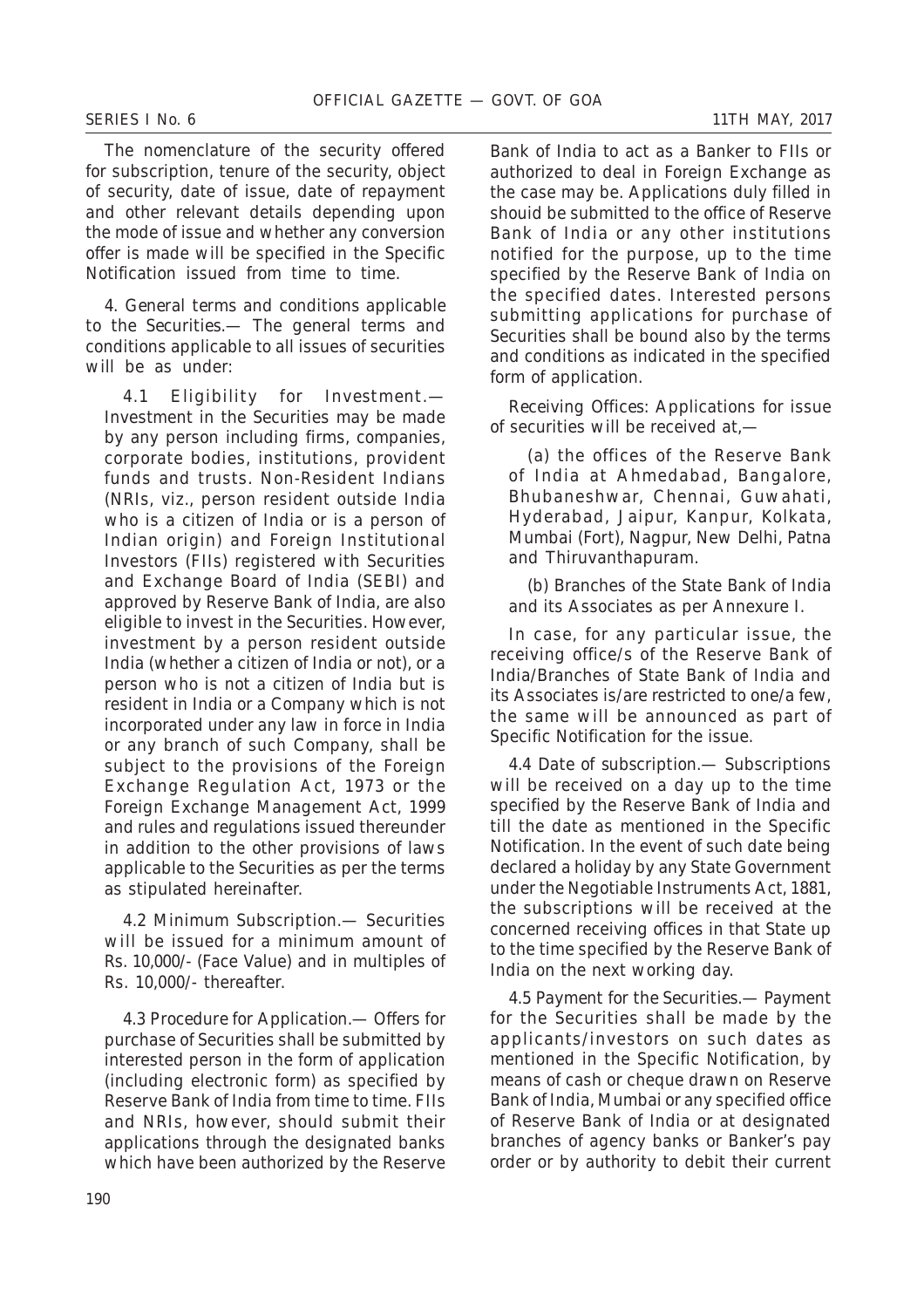account with Reserve Bank of India or by Electronic Fund Transfer in a secured environment or by any other means as specified by Reserve Bank of India in the Specific Notification.

4.6 *Brokerage*.— Brokerage will be paid at the rate of six paise per Rs. 100/- or any other rate notified in future to recognized banks and institutions on allotments made in respect of applications for the issue tendered by them on behalf of their clients and bearing their stamp.

4.7 *Commission*.— The commission at the rate of six paise per Rs. 100/- will be paid to banks and primary dealers registered with the Reserve Bank of India, Life Insurance Corporation of India, General Insurance Corporation of India and its subsidiaries, Provident Funds and Gratuity Funds on their own subscriptions only if the applications are submitted by them direct to the receiving offices. On any application either commission or brokerage will be payable and not both.

4.7 (*a*) No brokerage/commission as notified in the paragraph 4.6 and 4.7 will be paid to any banks/other eligible institutions on investments made by them on behalf of their client or for their own investments in the State Government securities in case the securities are sold through auction method.

4.7(*b*) In case the State Government securities are issued by any other method, payment of brokerage/commission will continue to be paid as per the provisions made in paragraph 4.6 and 4.7, respectively.

4.8 *Public Debt Office*.— The parent Public Debt Office will be located at the Reserve Bank of India, Mumbai.

4.9 *Form of Security*.— The Securities shall be issued to the investors by credit to their Subsidiary General Ledger Account or to a Constituents Subsidiary General Ledger Account of the institutions as specified by them, maintained with the Reserve Bank of India or by credit to their Bond Ledger Account maintained with the Reserve Bank

of India or with any institution authorized by the Reserve Bank of India in this behalf as per the Public Debt Rules, 1946, or in form of Stock Certificate, The Form of Stock Certificate will be notified separately, where necessary.

4.10 *Payment of Interest*.— (*i*) Interest of Securities will be paid at the Public Debt Offices of the Reserve Bank of India at Ahmedabad, Bangalore, Bhubaneshwar, Chennai, Guwahati, Hyderabad, Jaipur, Kanpur, Kolkata, Mumbai (Fort), Nagpur, New Delhi, Patna and Thiruvanthapuram, or any other Office of Reserve Bank of India notified for this purpose from time to time, or at branches of State Bank of India and Associate banks conducting Government business or at any Treasury or Sub-Treasury served by the Public Debt Office where there is no Office of Reserve Bank of India or branch of State Bank of India or its associates except the States of Jammu & Kashmir and Sikkim. Interest on securities held in Bond Ledger Account with any of the Offices of Reserve Bank of India/Agency as specified by Reserve Bank of India in this behalf, will be paid at such Office/Agency.

(*ii*) If a security is reissued as described in paragraph 6.2(*vi*), the first interest payment for the broken period will be made on the next half yearly interest due date in respect of the security issued first time during the financial year bearing the same coupon rate and having identical maturity.

(*iii*) Interest will be paid after rounding off the amount to the nearest whole rupee. For this purpose, amount of interest less than fifty paise will be ignored and fifty paise or more will be rounded off to the next rupee.

4.11 *Repayment of Securities*.— (*i*) The Securities will be repaid at Public Debt Offices of the Reserve Bank of India or any other institution at which they are registered at the time of repayment.

(*ii*) The Security may be repaid at the option of Government of Goa, before the specified redemption date, where a 'Call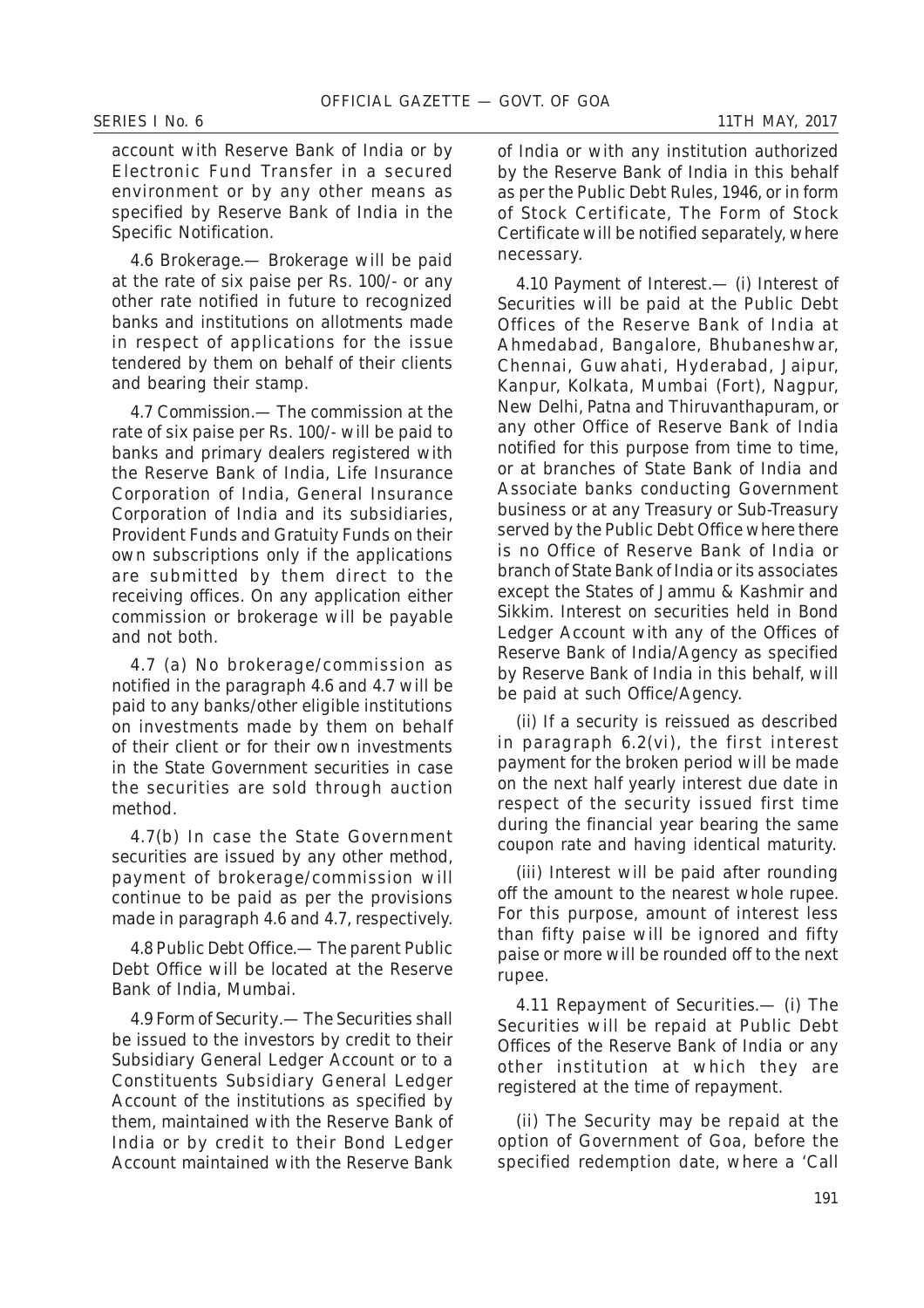Option' is specified in the Specific Notification relating to the issue of a Security.

(*iii*) The Security may be repaid, at the option of the holder of the Security, before the specified redemption date, where a 'Put Option' is specified in the Specific Notification relating to the issue of a Security.

(*iv*) The Security will be repaid on the date of redemption specified in the Specific Notification, where neither a 'Call Option' nor a 'Put Option' is specified/exercised.

4.12 *Transferability of Securities*.— (*i*) Securities can be renewed, sub-divided, consolidated, converted and transferred in accordance with the provisions of the Public Debt Act, 1944 (or any other Act repealing the Public Debt Act, 1944), the Public Debt Rules, 1946 framed thereunder (or any other Rules repealing the Public Debt Rules, 1946) and the terms of this notification and any further notification which may be issued by the Government of Goa from time to time in this behalf.

(*ii*) The conversion of the Security issued pertaining to the Security from one form to the other will be subject to the restriction with respect to the forms in which the Securities may be issued.

(*iii*) The transfer of Securities by FIIs, will be subject to SEBI (FIIs) Regulations and those of NRIs will be subject to RBI guidelines.

4.13 *Laws applicable in regard to the Securities*.— (*i*) The rights of all persons subscribing to or holding the Securities shall be determined with all such questions as are dealt with by the Public Debt Act, 1944 (or any other Act repealing the Public Debt Act, 1944) and the Public Debt Rules, 1946 (or any other Rules repealing the Public Debt Rules, 1946) read with the terms of this Notification and such other Notification as may be issued from time to time or by the terms of Press Releases as may be issued in future by Reserve Bank of India, in consultation with Government of Goa in this regard.

(*ii*) The provisions of the tax laws for the time being in force in India will be applicable for the purposes of assessing and determining the liability of the investor or holder of the Securities.

(*iii*) Any dispute in relation to the Securities shall be decided by the Courts in India.

5. *Modes of issue of Securities*.— Government of Goa may issue from time to time securities through the following modes:

(*i*) Issue of Securities through auction.

(*ii*) Issue of Securities with pre-announced coupon rates.

(*iii*) Issue of Securities through tap sale.

(*iv*) Issue of Securities through any other mode, as may be notified.

6. *Features of different modes of issue of Securities*.—

6.1 *Issue of Securities through auction*.— (*i*) The Securities will be issued through auction either on price basis or on yields basis. Where the issue is on price basis, the coupon will be pre-determined and the bidders have to quote the price per Rs. 100.00 face value of the security, at which they desire to purchase the security. Where the issue is on yield basis, the coupon of the security is decided in an auction conducted by Reserve Bank of India in the manner hereinafter provided and further provided by the specific Notifications issue from time to time. The security carries the same coupon till maturity.

(*ii*) The yield per cent per annum or the price, as the case may be, expressed up to and rounded off to two decimal places, should be clearly stated in the application.

(*iii*) An applicant may submit more than one bid at same/different rates of yield or prices, as the case may be, through separate applications for each bid. The aggregate amount of bids submitted by a person should not exceed the aggregate amount of Securities offered for sale.

(*iv*) On the basis of the bids received, the Reserve Bank of India will determine the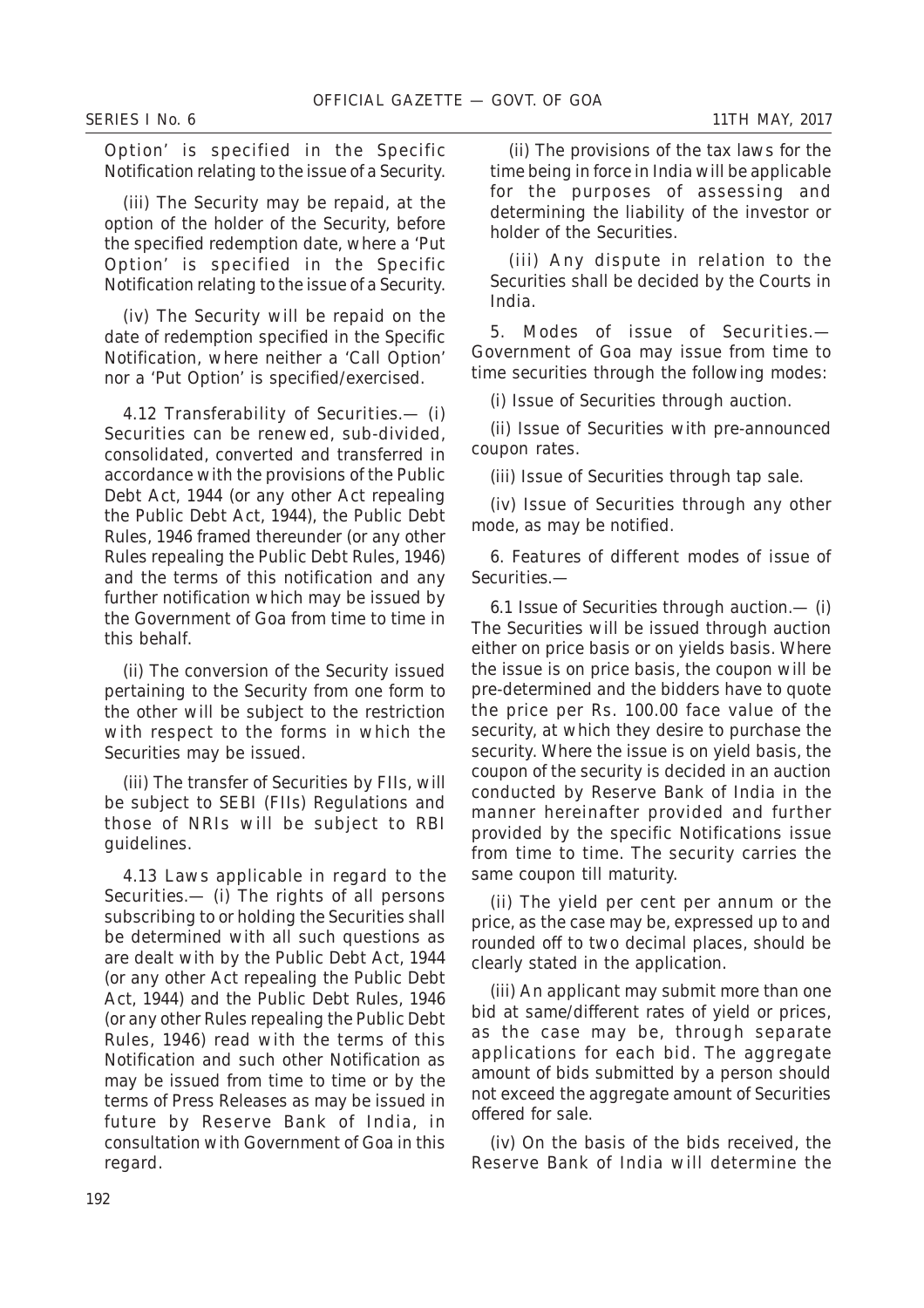maximum rate of yield or the minimum offer price as the case may be at which offers for purchase of Securities will be accepted at the auction. Except in the case of price-based auctions, the maximum rate of yield determined at the auction will be the coupon rate percent per annum on the Securities sold at the auction.

(*v*) The auctions for issue of securities (on either yield basis or price basis) will be held either on 'Uniform price' method or on 'Municipal price' method or any other method decided by the Government of Goa or the Reserve Bank of India in consultation with the Government of Goa.

Where an auction is held on 'Uniform price' method, competitive bids offered with rates up to and including the maximum rate of yield or the prices up to and including the minimum offer price, as determined by the Reserve Bank of India will be accepted at the maximum rate of yield or minimum offer price so determined. Bids quoted higher than the maximum rate of yield or lower than the minimum price as determined by the Reserve Bank of India will be rejected.

Where an auction is held on 'Multiple price' method, competitive bids offered at the maximum rate of yield or the minimum offer price as determined by the Reserve Bank of India will be accepted. Other bids tendered at lower than the maximum rate of yield or higher than the minimum offer price determined by the Reserve Bank of India will be accepted at the rate of yield or price as quoted in the respective bid. In yield-based auctions, successful bidders, whose quotes are lower than the maximum rate of yieid, are required to pay the price differential in the form of a premium. Bids quoted higher than the maximum rate of yield or lower than the minimum price as determined by the Reserve Bank of India will be rejected.

Where the auction is held on any other method, the method of acceptance of the bids will be decided by the Government of Goa.

(*vi*) Individuals and institutions as specified by the Reserve Bank of India (called 'Retail

investors'), as per the Scheme on "Non- -competitive Bidding Facility in the auction of State Government Securities (*see* Annexure II)" can participate in the auctions on 'noncompetitive' basis, indirectly through a Scheduled bank or a Primary dealer offering such services or any other agency permitted by the Reserve Bank of India for this purpose. Eligibility criteria for participation on non- -competitive basis and the manner in which such bids should be submitted is given in the Scheme and can be modified by the Reserve Bank of India, in consultation with the State Governments. Allocation of the Securities to non-competitive bidders will be at the discretion of the Reserve Bank of India and will be at a price not higher than the weighted average price arrived at on the basis of the competitive bids accepted at the auction or any other price announced in the Specific Notification. 10 per cent of the Notified Amount (Face Value) will be allocated to Retail investors on non-competitive basis and an investor is allowed to make a single bid of not more than 1 per cent of the notified amount (Face Value). The Scheme is subject to review by the Reserve Bank of India and accordingly, if and when considered necessary, the Scheme will be modified in consultation with the State Governments.

(*vii*) The Reserve Bank of India will have the discretion to accept excess subscriptions to the extent as may be specified in the 'Specific Notification' pertaining to the issue of the security and make allotment of the security accordingly.

(*viii*) The Reserve Bank of India will have full discretion to accept or reject any or all bids either wholly or partially, without assigning any reason.

6.2 *Issue of Securities with pre-announced coupon and amount of issue*.— (*i*) The coupon and amount of issue of such Securities will be announced before the date of floatation and the Securities will be issued at par.

(*ii*) In case the total subscription exceeds the aggregate amount offered for sale in respect of a fixed coupon security, the Reserve Bank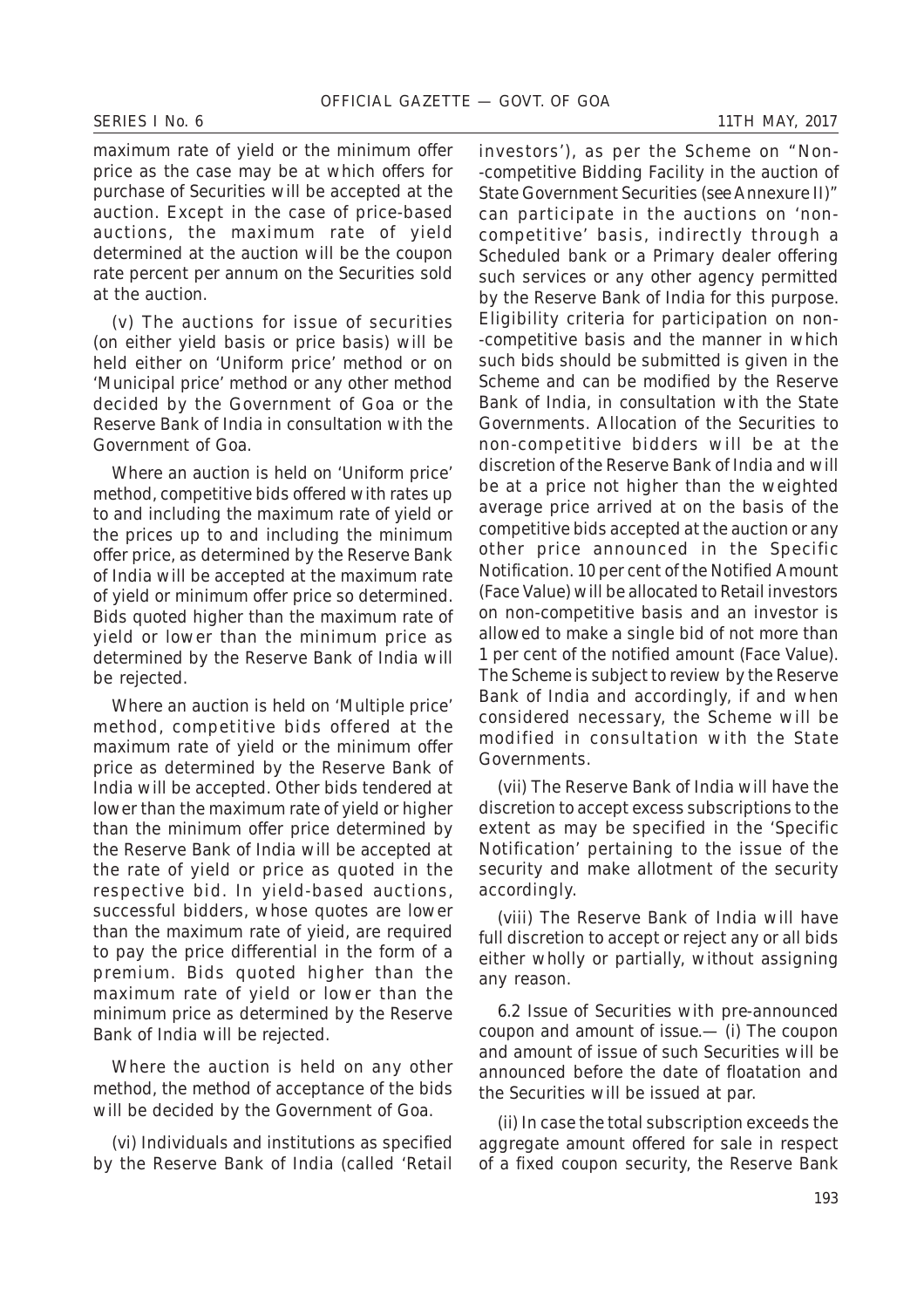of India may make partial allotment to the applicants.

(*iii*) The Reserve Bank of India will have full discretion to accept excess subscriptions to the extent as may be specified in the 'Specific Notification' pertaining to the issue of the Security and make allotment of the security accordingly.

(*iv*) Reserve Bank of India will have full discretion to accept or reject any or all applications either wholly or partially, without assigning any reason.

(*v*) The amount of excess subscription in terms of clause (*ii*) of this paragraph or amount of subscription in case of rejection of application in terms of clause (*iv*) of this paragraph, will be refunded by the Reserve Bank of India to the respective subscribers as soon as possible and no interest will be paid on the amount so refunded.

(*vi*) Securities bearing the same coupon rate and maturing during the same financial year (April-March), issued by Government of Goa on different dates in a particular financial year will be considered as reissue of such security first issued during the financial year. Further, interest due dates and date of repayment of reissues will be same as that of the Security first issued during the financial year bearing the same coupon rate and having identical maturity.

6.3 *Issue of Securities through tap sale*.— No aggregate amount is indicated in the notification in respect of the Securities sold on tap. Sale of such Securities may be extended to more than one day and the sale may be closed at any time during the banking hours on any day.

6.4 *Allotment of Securities*.— Firm Allotment of securities in respect of Securities issued under 4(*ii*) and 4(*iii*) above will be made as decided by Reserve Bank of India from time to time. Multiple applications from the same party will be combined and treated as one for purpose of allotment.

7. *Different types of Securities*.— Government of Goa may issue from time to time the following types of Government Securities:

(*i*) Securities with fixed coupon rates.

(*ii*) Securities with Embedded Derivative (e.g. Call and Put Options).

(*iii*) Securities with any other features as notified in the Specific Notification.

*8. Features of different types of Securities*.—

8.1 *Securities with fixed coupon rates*.— (*i*) The securities will carry a specific coupon rate remaining fixed during the term of the security and payable periodically.

(*ii*) Issue of security may be at a discount, at par or at a premium to the face value.

(*iii*) Redemption of the Security will be at par.

8.2 *Securities with Embedded Derivatives (e.g. Call and Put Options).—* Securities may be issued with embedded derivative features, for example Call and Put Options. The security may be repaid at the option of Government of Goa, before the specified redemption date, where a 'Call Option' is specified in the Specific Notification relating to the issue of a Security and the Security may be repaid, at the option of the holder of the Security, before the specified redemption date, where a 'Put Option' is specified in the Specific Notification relating to the issue of a Security.

9. Government of Goa will have the right to amend or delete wholly or any part of this Notification.

By order and in the name of the Governor of Goa.

*Daulat A. Hawaldar*, IAS, Secretary (Finance).

Porvorim, 25th April, 2017.

# ————— ANNEXURE I

#### GOA STATE

**Banks authorized to accept State Loans subscriptions**

| Name of the Bank    | Address                                                            |
|---------------------|--------------------------------------------------------------------|
| State Bank of India | Treasury Branch,<br>18th June Road,<br>P.B. No. 13,<br>Panaji-Goa. |
| State Bank of India | P.B. No. 266,<br>Margao-Goa.                                       |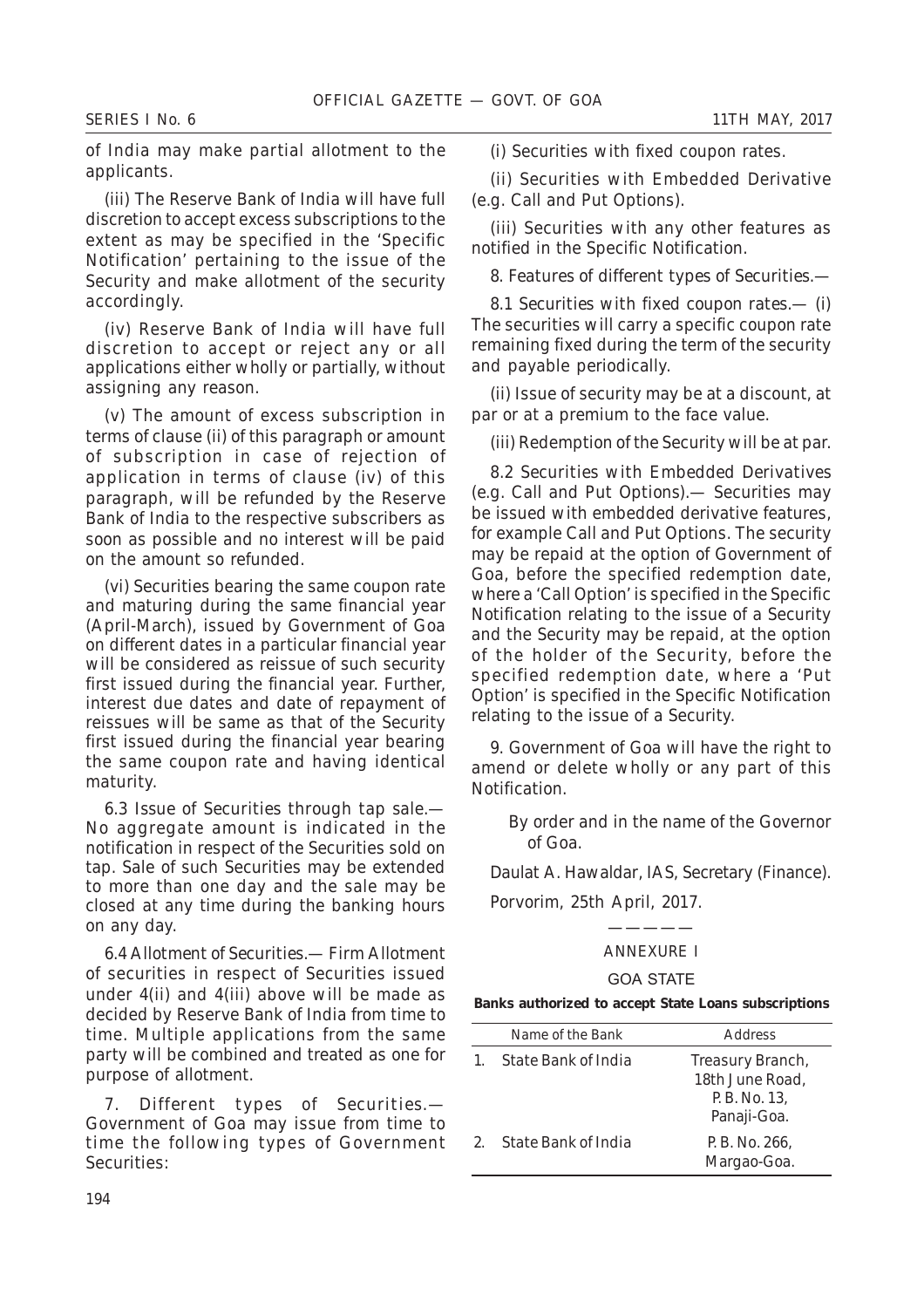#### ANNEXURE II

#### **Scheme for Non-competitive Bidding Facility in the Auctions of State Government Securities**

1. *Objective.—* With a view to encouraging wider participation and retail holding of Government securities it is proposed to allow participation on "non-competitive" basis in the auctions of State Government Securities. Accordingly, non- -competitive bids upto 10 percent of the notified amount will be accepted in the auctions of State Government securities. The reserved amount will be within the notified amount.

II. *Eligibility.—* Participation on a non-competitive basis in the auctions of State Government Securities will be open to investors who satisfy the following:—

(*i*) do not maintain Current Account (CA) or Subsidiary General Ledger (SGL) account with the Reserve Bank of India.

*Exceptions*:- Regional Rural Banks (RRBs) and Co-operative Banks shall be covered under this scheme in view of their statutory obligations.

(*ii*) make a single bid for an amount not more than 1 per cent of notified amount (face value) per auction.

(*iii*) submit their bid indirectly through any one bank or PD offering this scheme.

*Exceptions*.— Regional Rural Banks (RRBs) and Co-operative Banks that maintain SGL account and current account with the Reserve Bank of India shall be eligible to submit their non- -competitive bids directly.

III. *Coverage*.— Subject to the conditions mentioned above, participation on "non-competitive" basis is open to any person including firms, companies, corporate bodies, institutions, provident funds, trusts, and any other entity as may be prescribed by RBI. The minimum amount for bidding will be Rs. 10,000 (face value) and thereafter in multiples in Rs. 10,000 as hitherto for investment in State Government securities.

IV. *Other Operational Guidelines*.— (*1*) It will not be mandatory for the retail investor to maintain a "Gilt Account" under Constituent Subsidiary General Ledger (CSGL facility) with the bank or PD through whom they wish to participate. However, an investor can make only a single bid under this scheme. An undertaking to the effect that the investor is making only a single bid will have to be obtained and kept on record by the bank or PD.

(*2*) Each bank or PD on the basis of firm orders received from their constituents may submit application wise bids through NDS. The firm orders received from others (i.e. non-constituents) may be submitted in physical application forms to the PDO. The physical application may be a single bid for the aggregate amount of all the customers. Particulars of individual customer viz. name and amount shall be provided as an Annex to the bid.

(*3*) Allotment under the non-competitive segment to the bank or PD will be at the weighted average rate of yield/price that will emerge in the auction on the basis of the competitive bidding. The securities will be issued to the bank or PD against payment on the date of issue irrespective of whether the bank or PD has received payment from their clients.

(*4*) In case the aggregate amount of bid is more than the reserved amount (i.e. 10 per cent of notified amount), pro rata allotment would be made. In case of partial allotments, it will be the responsibility of the bank or PD to appropriately allocate securities to their clients in a transparent manner.

(*5*) In case the aggregate amount of bids is less than the reserved amount, the shortfall will be taken to competitive portion of the notified amount.

(*6*) Security would be issued only in SGL form by RBI. RBI would credit either the main SGL account or the CSGL account of the bank or PD as indicated by them. The facility for affording credit to the main SGL account is for the sole purpose of servicing investors who are not their constituents. Therefore, the bank or PD would have to indicate clearly at the time of tendering the non-competitive bids the amount (face value) to be credited to their SGL account and the CSGL account. Delivery in physical form from the main SGL account is permissible at the instance of their investor subsequently.

(*7*) It will be the responsibility of the bank or the PD to pass on the securities to their clients. Except in extraordinary circumstances, the transfer of securities to the clients shall be completed within five working days from the date of issue.

(*8*) The bank or PD can recover up to six paise per Rs. 100 as brokerage/commission/service charges for rendering this service to their clients. However, such costs may be recovered and accounted for separately from the clients and should not be built